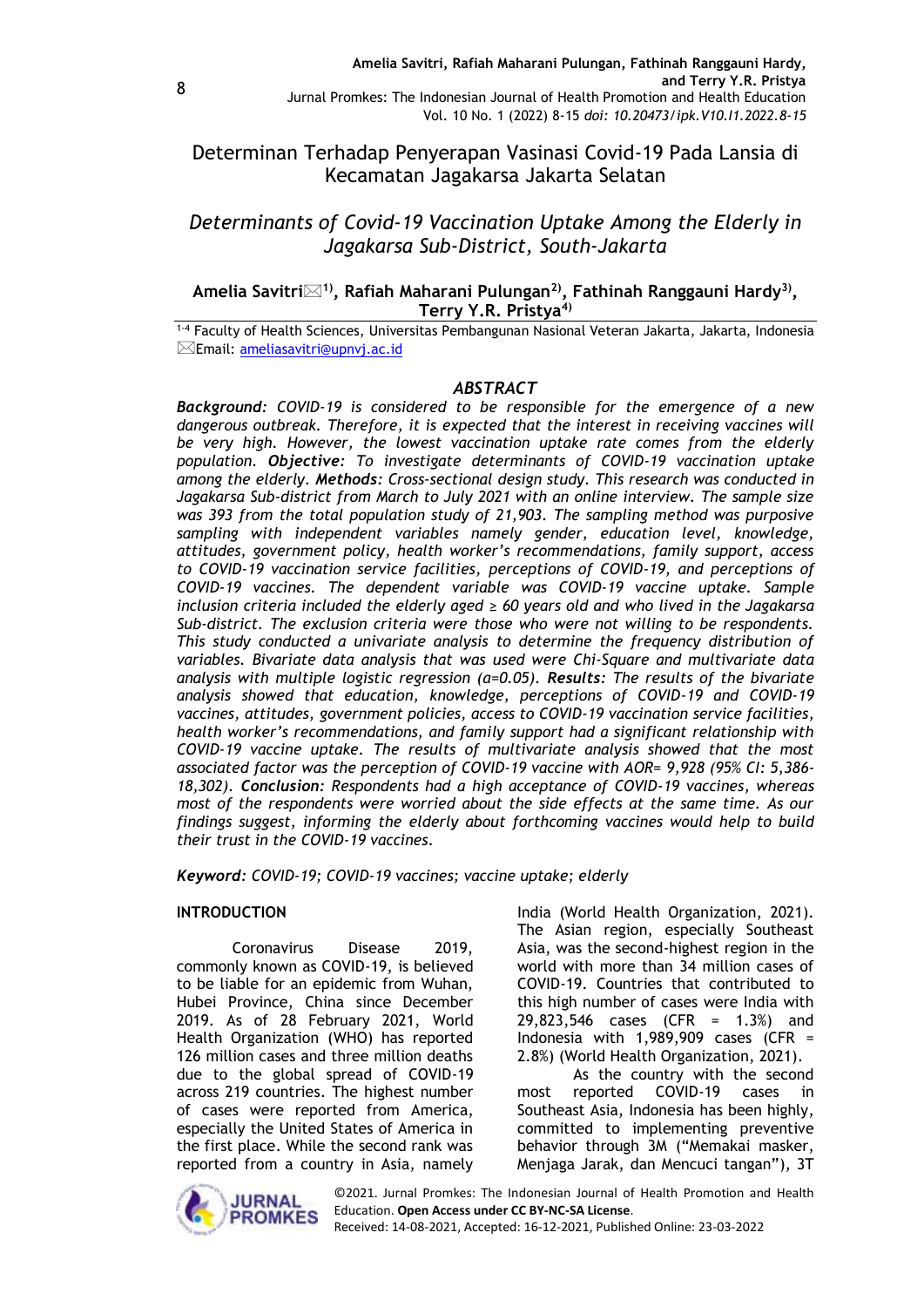("Tracing, Testing, dan Treatment"), and vaccination (Satuan Tugas Penanganan COVID-19, 2021). According to a previous study in 2021, over 90% of the community implemented the 3M attitude. However, the high mobility of the community on daily activities had accelerated the transmission of this virus. Thus a new, strategy arose to cut off the transmission of the virus from human to human through the concept of herd immunity and community protection, which was vaccination (Satuan Tugas Penanganan Covid-19, 2021).

The implementation of COVID-19 vaccination program in Indonesia began in two stages, namely stage 1 for groups of health workers, and stage 2 for the elderly and public officials. At this stage, the priority group's vaccine program was targeted at 40 million recipients. The dose 1 COVID-19 vaccination coverage for health workers and public officials had exceeded the national target. The success of this coverage was different for the elderly group, in which the coverage of dose 1 was 23.41% and 14% for dose 2 (Kementerian Kesehatan, 2021).

The low COVID-19 vaccine uptake in the elderly was a major obstacle in achieving the target of the COVID-19 vaccination in Indonesia. It was shown in the provinces within the Java-Bali region, considering the high transmission of COVID-19 among the elderly, especially in DKI Jakarta. Also, the provinces in the Java-Bali region had a vaccine proportion of 70% but was not able to achieve the elderly group vaccination target for four months of implementation. The following report found that dose 1 (65.3%) and 2 (58.7%) among the elderly were running slowly and were still far below the provincial target (Dinas Kesehatan Pemprov DKI Jakarta, 2021).

Jagakarsa Sub-district had the most elderly in South Jakarta with over twenty thousand people. Jagakarsa was also one of the five sub-districts with the highest cases of COVID-19 in DKI Jakarta (Sudin Kependudukan dan Pencatatan Sipil Jakarta Selatan, 2020). It was reported that COVID-19 vaccine uptake among the elderly in the Jagakarsa Sub-district was slow in reaching the target (Dinas Kesehatan Pemprov DKI Jakarta, 2021).

The delay of vaccination coverage programs was caused by the elderly's low desire to be vaccinated. The research conducted by the American Association of Retired Persons also stated that the increase of a person's age had an impact on decreasing a person's desire to be vaccinated. It was found that 69% of the elderly tended to have no desire to be vaccinated because they doubted the government (American Association of Retired Persons, 2020). In addition, the accelerated pace of vaccine development has contributed greatly to the public impression that the vaccine would not be adequately tested for safety and effectiveness (Karafillakis and Larson, 2017). According to a previous study in 2020, perceptions about vaccines influenced the willingness of the elderly to make decisions about whether to receive a COVID-19 vaccination (Sherman *et al.*, 2020). However, recommendations from health workers were considered helpful in alleviating elderly concerns about the safety and effectiveness of COVID-19 vaccines.

The previous research conducted in 2021 stated that knowledge was an important predictor of attitudes and behavior (Saiful Islam *et al.*, 2021). It was also an important component in developing an effective COVID-19 vaccination program strategy. In addition, family support factors had an important role in realizing the good health status of the elderly. Another factor related to receiving vaccines in the elderly was the access to COVID-19 vaccination service facilities based on distance, time, cost, and transportation needed by the elderly. This was because poor access could reduce the trust and interest of the elderly in this program and the vaccine itself (French *et al.*, 2020).

Regarding the delay of vaccination coverage programs among the elderly, the Indonesian Ministry of Health has urged local governments to be fully committed to overcoming conditions in the field (Kementerian Kesehatan, 2021). Although there has been no highlyeffective vaccine yet and only a few proven effective treatments for COVID-19, various preventive measures need to be pursued Bults *et al.* (2020). Therefore, this program may be the best preventive measure in building immunity in the



©2021. Jurnal Promkes: The Indonesian Journal of Health Promotion and Health Education. **Open Access under CC BY-NC-SA License**.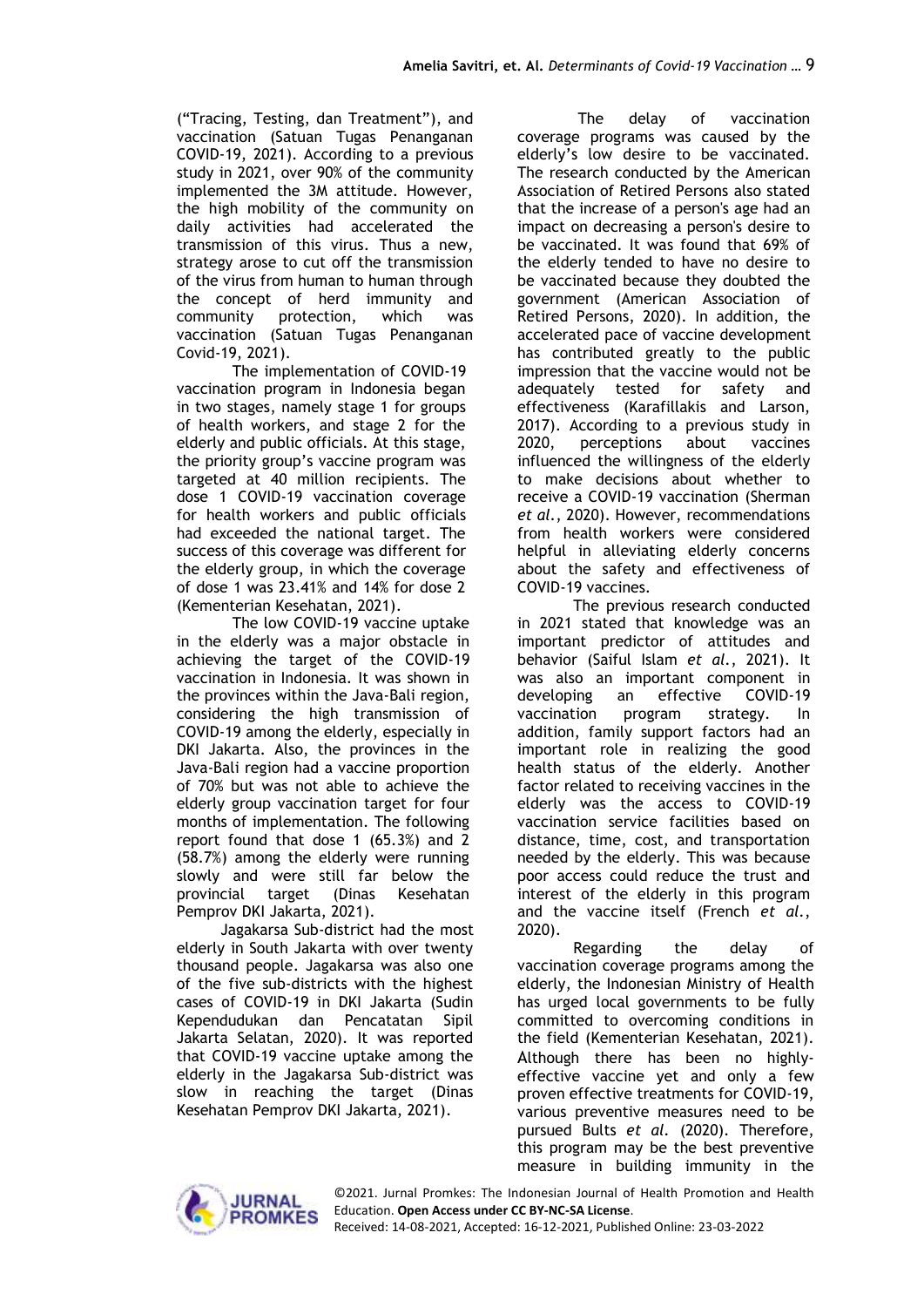#### 10 *Jurnal Promkes: The Indonesian Journal of Health Promotion and Health Education* Vol. 9 No. 1, March 2021, 8-15 *doi: 10.20473/jpk.V9.I1.2021.8-15*

community to eliminate the spread of COVID-19 in Indonesia. Based on the description above, a study was conducted to analyze the factors associated with covid-19 vaccination uptake among the elderly in Jagakarsa Sub-district.

### **METHODS**

The research method that was used was quantitative analytics research with cross-sectional studies for the research design. It depicted community response at the point of the study. The population was all of the elderly who lived in the Jagakarsa Sub-district area. The minimum sample size was calculated using the Slovin formula, which was 393 respondents. Also, 393 respondents *from the total elderly population of 21,903* met the sample criteria and were taken as samples in this study by purposive sampling method. Sample inclusion criteria included the elderly aged  $\geq 60$ years old and lived in the Jagakarsa Subdistrict. The exclusion criteria were those who were not willing to be respondents.

This research was conducted in March-July 2021 by taking primary and secondary data. Secondary data were from demographic data of the elderly collected by urban villages. Then, the primary data were obtained from online interviews by telephone or video calls and an online questionnaire with google forms.

The independent variables were gender, education level, knowledge, attitudes, government policy, health worker's recommendations, family support, access to COVID-19 vaccination service facilities, perceptions of COVID-19, and perceptions of COVID-19 vaccines. The dependent variable was COVID-19 vaccine uptake. All variables were descriptively analyzed using univariate. Also, the bivariate analysis was used to determine relationships between a dependent variable and independent variables. In the final analysis, multiple logistic regression was required to evaluate associated factors. This research has received ethical approval from the Ethics Committee of Universitas Pembangunan Nasional Veteran Jakarta No. 305/VI/2021/KEPK.

### **RESULTS AND DISCUSSION**

**Table 1.** Descriptive Statistics for COVID-19 Vaccines Uptake among

| Elderly                                          |     |      |  |  |  |
|--------------------------------------------------|-----|------|--|--|--|
| <b>Characteristics</b>                           | N   | %    |  |  |  |
| <b>COVID-19 Vaccine Uptake</b>                   |     |      |  |  |  |
| Yes'                                             | 246 | 62.6 |  |  |  |
| No <sup>2</sup>                                  | 147 | 37.4 |  |  |  |
| <b>COVID-19 Vaccine Facilities</b>               |     |      |  |  |  |
| Puskesmas Kelurahan                              | 37  | 15.0 |  |  |  |
| Puskesmas Kecamatan                              | 29  | 11.8 |  |  |  |
| Public Hospitals                                 | 31  | 12.6 |  |  |  |
| Private Hospitals                                | 43  | 17.5 |  |  |  |
| COVID-19<br>Other<br>Vaccine Centers             | 106 | 43.1 |  |  |  |
| Intention to take COVID-19 vaccines <sup>2</sup> |     |      |  |  |  |
| Yes                                              | 38  | 25.9 |  |  |  |
| No                                               | 109 | 74.1 |  |  |  |
| Living Arrangements                              |     |      |  |  |  |
| with<br>family<br>Living<br>members              | 288 | 73.3 |  |  |  |
| Living with partner                              | 89  | 22.6 |  |  |  |
| Living alone                                     | 16  | 4.1  |  |  |  |
| Total                                            | 393 | 100  |  |  |  |

Vaccine is a measure to prevent or reduce the severity of many diseases and is important for people of all ages, including the elderly (University of Michigan, 2020). The COVID-19 vaccine is a drug that is injected to provide immunity against acute respiratory syndrome by SARS‑CoV‑2, the virus that causes the disease COVID‑19 (Li *et al.*, 2020).

Table 1 shows that 246 (62.6%) respondents were already vaccinated. The majority of respondents (43.2%) who were already vaccinated received COVID-19 vaccine at COVID-19 vaccine service centers such as the Badan Usaha Milik Negara (BUMN) Istora Senayan vaccine center, Balai Besar Pelatihan Kesehatan (BBPK) Hang Jebat, and mobile vaccine service at schools and offices. The respondents were likely more interested in vaccination centers at the sub-district and urban village levels than in health facilities. On the other hand, 147 respondents who were unvaccinated reported that the majority did not intend to get COVID-19 vaccines. Compared to the younger age group, the elderly group had the lowest interest with only 1-3% (Kementerian Kesehatan, 2021). Also, the respondents were dominated by the elderly who lived with family members.

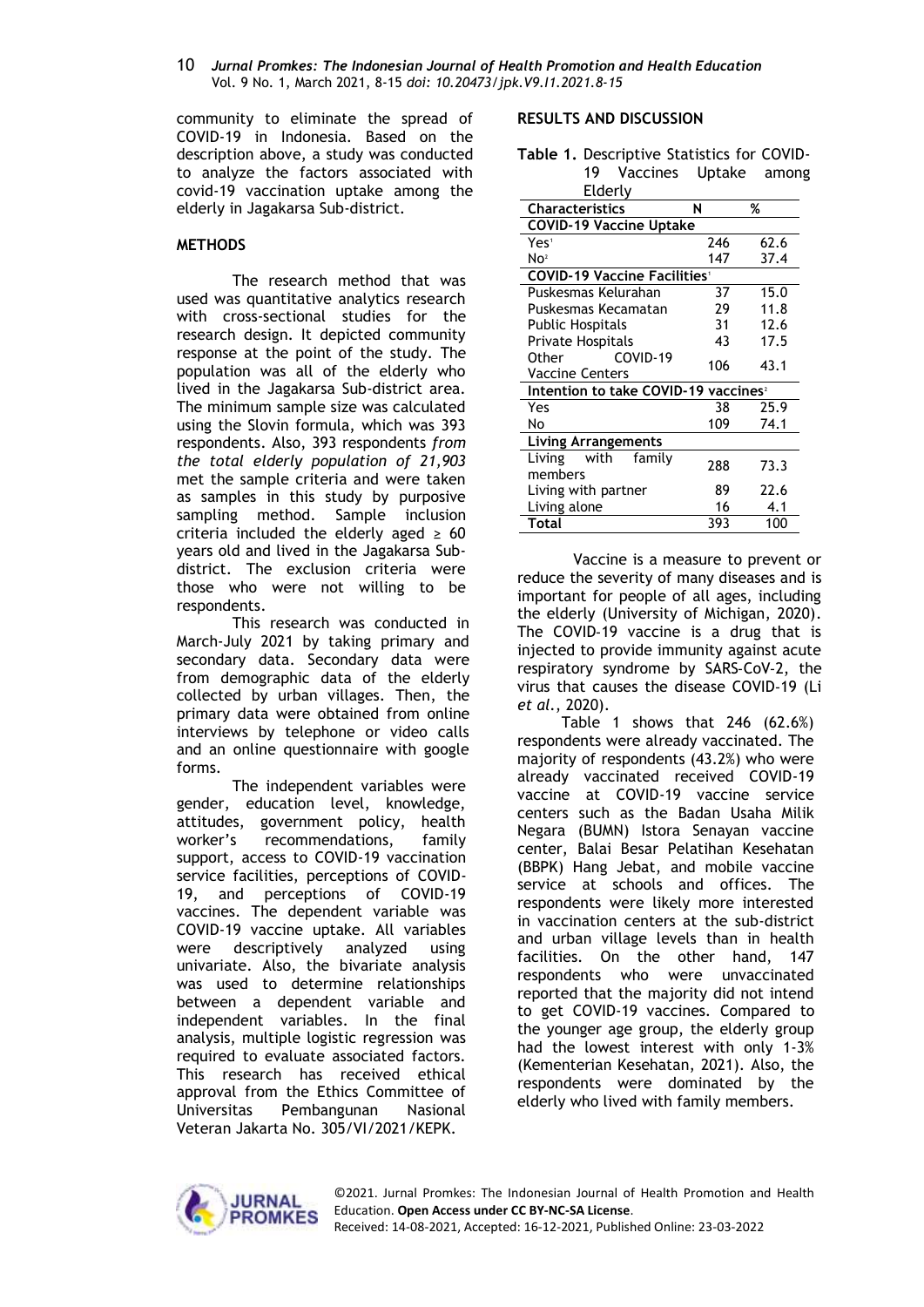|                                         | <b>COVID-19 Vaccine Uptake</b> |                   |                  |      |              |     |         |
|-----------------------------------------|--------------------------------|-------------------|------------------|------|--------------|-----|---------|
| Category                                | Yes                            |                   | No               |      | <b>Total</b> |     | P-Value |
|                                         | n                              | %                 | n                | %    | n            | %   |         |
| Gender                                  |                                |                   |                  |      |              |     |         |
| Women                                   | 138                            | 62,2              | 84               | 37,8 | 222          | 100 |         |
| Men                                     | 108                            | 63,2              | 63               | 36,8 | 171          | 100 | 0,923   |
| <b>Educational level</b>                |                                |                   |                  |      |              |     |         |
| Degree level or above                   | 88                             | 85,4              | 15               | 14,6 | 103          | 100 |         |
| Below degree level                      | 158                            | 54,5              | 132              | 45,5 | 290          | 100 | 0,000   |
| Knowledge                               |                                |                   |                  |      |              |     |         |
| Good                                    | 188                            | 79,0              | 50               | 21,0 | 238          | 100 |         |
| Insufficient                            | 58                             | 37,4              | 97               | 62,6 | 155          | 100 | 0,000   |
| <b>Attitude</b>                         |                                |                   |                  |      |              |     |         |
| Positive                                | 214                            | 76,4              | 66               | 23,6 | 280          | 100 |         |
| Negative                                | 32                             | 28,3              | 81               | 71,7 | 113          | 100 | 0,000   |
| Perception of COVID-19                  |                                |                   |                  |      |              |     |         |
| Positive                                | 149                            | 75,3              | 49               | 24,7 | 198          | 100 | 0,000   |
| Negative                                | 97                             | 49,7              | 98               | 50,3 | 195          | 100 |         |
|                                         | Perception of COVID-19 vaccine |                   |                  |      |              |     |         |
| Positive                                | 177                            | 88,1              | 24               | 11,9 | 201          | 100 |         |
| Negative                                | 69                             | 35,9              | 123              | 64,1 | 192          | 100 | 0,000   |
| Government policy                       |                                |                   |                  |      |              |     |         |
| Yes                                     | 214                            | 72,8              | 80               | 27,2 | 294          | 100 |         |
| No                                      | 32                             | 32,3              | 67               | 67,7 | 99           | 100 | 0,000   |
| <b>Access to vaccination facilities</b> |                                |                   |                  |      |              |     |         |
| Yes                                     | 164                            | $\overline{58,4}$ | $\overline{117}$ | 41,6 | 281          | 100 | 0,009   |
| No                                      | 82                             | 73,2              | 30               | 26,8 | 112          | 100 |         |
| <b>Health worker's recommendations</b>  |                                |                   |                  |      |              |     |         |
| Yes                                     | 147                            | 68,7              | 67               | 31,3 | 214          | 100 | 0,009   |
| No                                      | 99                             | 55,3              | 80               | 44,7 | 179          | 100 |         |
| <b>Family support</b>                   |                                |                   |                  |      |              |     |         |
| Good                                    | 160                            | 77,7              | 46               | 22,3 | 206          | 100 | 0,000   |
| Insufficient                            | 86                             | 46,0              | 101              | 54,0 | 187          | 100 |         |

**Table 2**. Cross-tabulation for independent variables and COVID-19 vaccine uptake

Based on the level of education, it shows that most (73.8%) respondents were below degree level. The majority of the respondents have completed formal education, which entailed high school and elementary school. The result of the bivariate analysis showed that p value= 0.000 (<0.05) indicating there was a significant relationship between education and COVID-19 vaccine uptake. This result is in line with a previous research in 2021 which stated that education had a significant relationship with greater public willingness to receive the vaccine (Nikolovski *et al.*, 2021).

Nevertheless, there were 238 (60.6%) of the 393 respondents who had a good knowledge about COVID-19 vaccines. It was because of the good support from their family that provided information about COVID-19 vaccine program. The study also found that there was a relationship between knowledge and vaccine uptake with a significance level of 0.000 (<0.05). Knowledge was considered to have an important role as a predictor of attitudes and behavior, a crucial component in formulating an effective COVID-19 vaccination program strategy (Saiful Islam *et al.*, 2021).

This research found that 88.1% of respondents tended to have positive attitude towards COVID-19 vaccine uptake. The bivariate statistical test results obtained a value of  $p= 0.000$  (<0.05) which meant there was significant relationship between attitude and COVID-19 vaccine uptake. The reason for receiving COVID-19 vaccine was self-protection and protecting close relatives. Over 70% of respondents wanted to get vaccinated without hesitation. According to the results of previous research conducted in 2021, the attitude towards vaccine uptake was composed of satisfaction, comfort, and trust in the COVID-19 vaccine (Sallam, 2021). The perception of COVID-19 disease was found to be significantly associated with vaccine uptake among the elderly. It was because the bivariate test obtained p value =  $0.000$  (< $0.05$ ). The results of the analysis showed that the more respondents

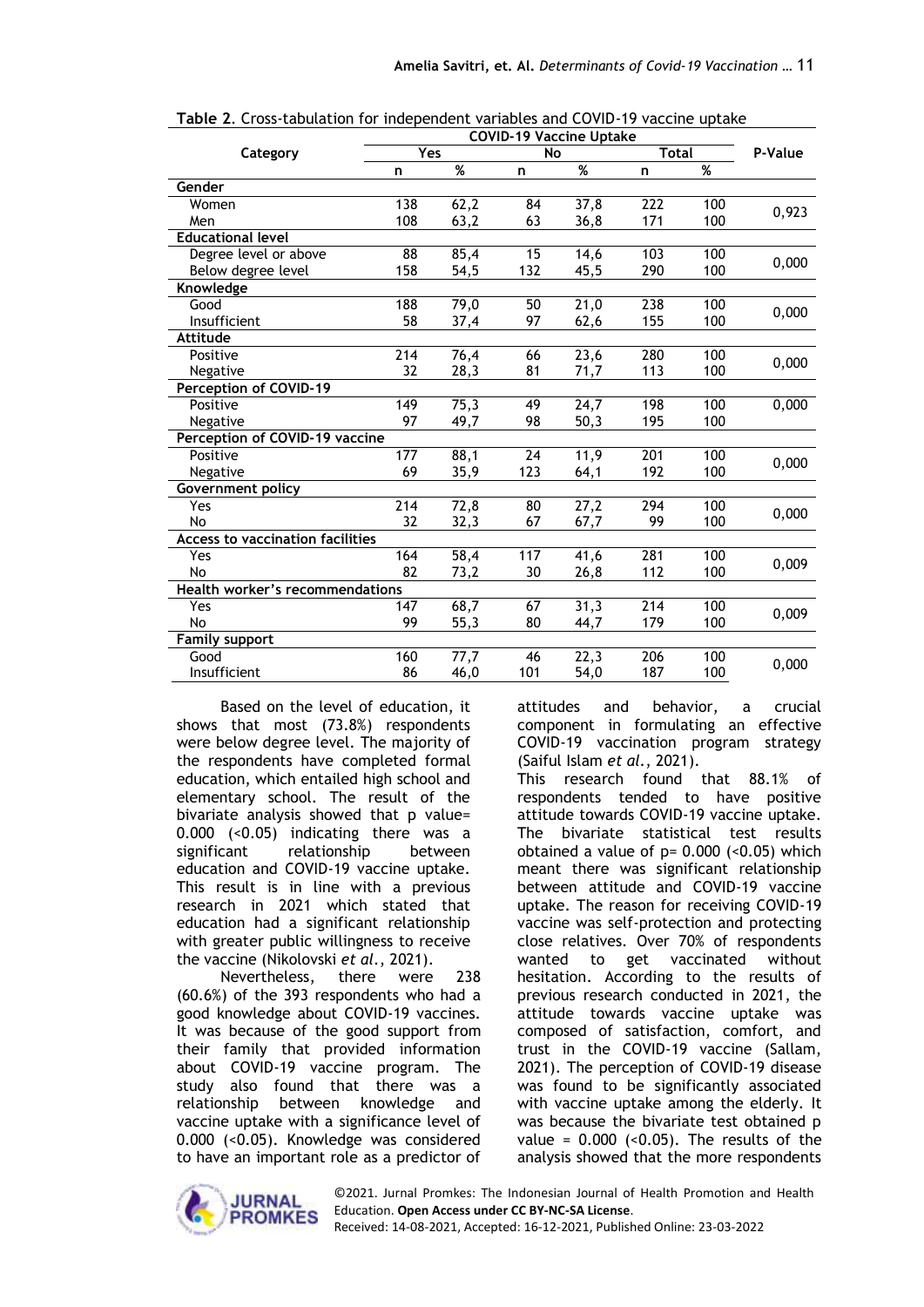#### 12 *Jurnal Promkes: The Indonesian Journal of Health Promotion and Health Education* Vol. 9 No. 1, March 2021, 8-15 *doi: 10.20473/jpk.V9.I1.2021.8-15*

were worried about the spread of COVID-19 outbreak, the higher the acceptance of COVID-19 vaccine. Respondents who were very worried about getting COVID-19 were more likely to agree to take COVID-19 vaccine. It had a good impact on influencing the satisfaction factor which referred to the perception of the risk of being infected with the disease. So that someone would consider it was necessary to receive the vaccines. Meanwhile, the trust factor referring to the perception of COVID-19 vaccines was related to the safety of vaccination and the effectiveness of the vaccine, as well as the convenience factors were related to the availability, affordability, and convenient vaccination process.

This study also found that the perception of COVID-19 vaccines was significantly associated with vaccine uptake after a chi square test. The results of the test showed that  $p$  value =  $0.000$ (<0.05). Based on a previous research conducted in 2021, the theory of planned behavior identified three main factors that influenced the decision to receive COVID-19 vaccines (Cordina, Lauri and Lauri, 2021). The factors were a person's attitude towards vaccination in general and COVID-19 vaccines in particular, a person's attitudes towards vaccines that were considered important, and perceptions of behavioral control which referred to the perceived difficulty in carrying out an attitude, namely receiving vaccines. Attitudes towards COVID-19 vaccines were proven in this study to have a significant relationship.

A positive attitude towards vaccination can be encouraged through public policy initiatives. Through the government's mandatory COVID-19 vaccine program, the majority of respondents consider this as an obligation of citizens. It was found that there was significant relationship between government policy and COVID-19 vaccine uptake with a significance level of  $0.000$  (< $0.05$ ). This result is in line with previous research in 2020 which explained that acceptance of COVID-19 vaccine in the United States was lower if it was not recommended by the Health Service and the local Food and Drug Administration (Kreps *et al.*, 2020). However, most people did not consider themselves as a vulnerable group and they accepted the vaccine with a sense of trepidation.

In addition, the convenience of COVID-19 vaccine service facilities based on distance, time, cost, and means of transportation needed by the elderly from their place of residence was very affordable for 281 (71.5%) respondents. This was essential to achieve the program's success targets, where poor access could reduce trust and interest in program organizers and the vaccines themselves (French *et al.*, 2020). Based on the bivariate analysis, it was found that there was a relationship between access to vaccination facilities and COVID-19 vaccine uptake with a significance level of 0.000 (<0.05). Respondents with very affordable access to COVID-19 vaccine service facilities had a higher tendency to receive COVID-19 vaccines. This was also evidenced by the place chosen by the majority of respondents, which was another COVID-19 vaccine center. COVID-19 vaccine centers such as the Badan Usaha Milik Negara (BUMN) Istora Senayan vaccine center, Balai Besar Pelatihan Kesehatan (BBPK) Hang Jebat, and mobile vaccine service at schools and offices were chosen by the elderly because of the ease of access and administration. Respondents also preferred vaccination centers at the sub-district and urban levels to get vaccinated against COVID-19 compared to doing it at health facilities.

Otherwise, the elderly's high trust in the health provider was associated with the use of preventive health services such as vaccination. The results of the assessment were p value= 0.009 (<0.05). In this study, respondents who believed in the recommendations of health workers were four times more likely to receive COVID-19 vaccines. Public skepticism about vaccines was closely linked to a distrust of medical evidence. It could be overcome according to previous research in 2021 which explained that 67.7% of the elderly who were vaccinated against COVID-19 stated they received advice from doctors and medical professionals before deciding to get vaccinated (Malesza and Bozym, 2021). The public's doubts could be appeased by health workers through counseling and messages dissemination referring to the government policies. Therefore, the recommendations of health workers, especially medical personnel, were an important factor in people's decisionmaking to receive COVID-19 vaccines.

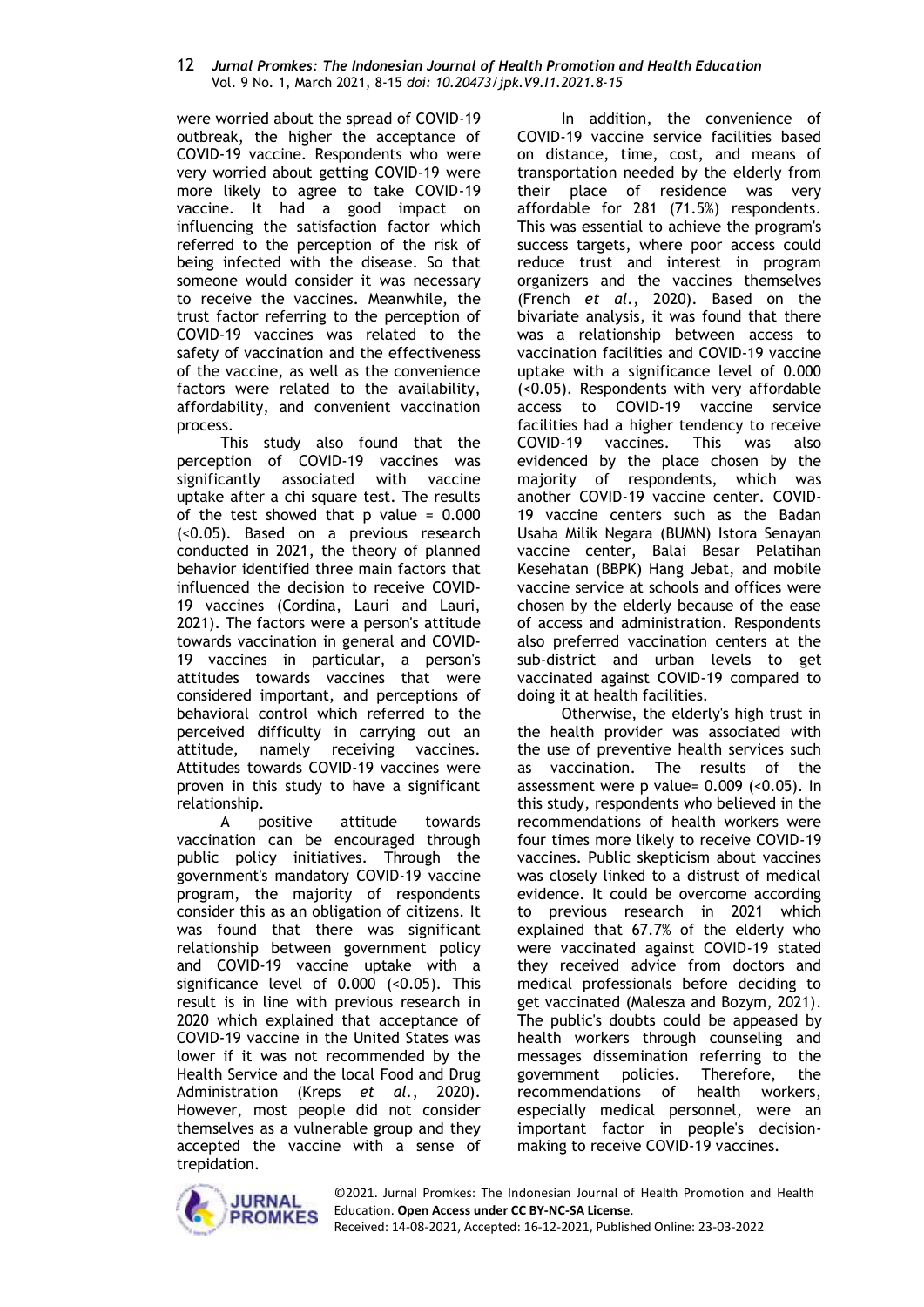| Table 3. Multiple Logistic Regression |
|---------------------------------------|
| Predicting the Likelihood of          |
| COVID-19 Vaccine Uptake among         |
| the Elderly.                          |

| ule Liderty.                      |      |                |                             |                |                               |                |  |
|-----------------------------------|------|----------------|-----------------------------|----------------|-------------------------------|----------------|--|
|                                   |      |                | P<br>Valu<br><b>SE</b><br>e | Exp<br>(B)     | 95% CI                        |                |  |
| Variable                          | В    |                |                             |                | Low                           | Upp            |  |
|                                   |      |                |                             |                | er                            | er             |  |
| Educatio 1,17 0,39 0,00 3,24      |      |                |                             |                | 1,48                          | 7,06           |  |
| nal level 6 7 3 1                 |      |                |                             |                | $\overline{7}$                | $\overline{2}$ |  |
| Knowledg 0,98 0,30 0,00 2,66 1,46 |      |                |                             |                |                               | 4,87           |  |
| e –                               | 1    | $\overline{7}$ | $\overline{\mathbf{1}}$     | 7              | 0                             | 3              |  |
| Percepti                          |      |                |                             |                |                               |                |  |
| ons of                            |      |                |                             |                | 2,29 0,31 0,00 9,92 5,38      | 18,3           |  |
| COVID-19                          | 5    | $\overline{2}$ | 0                           | 8              | 6                             | 02             |  |
| vaccines                          |      |                |                             |                |                               |                |  |
| Attitude 1,06 0,34 0,00 2,91 1,49 |      |                |                             |                |                               | 5,68           |  |
|                                   | 9    | 1              | 2                           | 3              | $\overline{2}$                | -7             |  |
| Governm                           |      |                |                             |                | 1,09 0,34 0,00 2,97 1,52 5,82 |                |  |
| ent                               | 1    | -3             | $\overline{\mathbf{1}}$     | 6              | 0                             | 7              |  |
| policy                            |      |                |                             |                |                               |                |  |
| Access to                         |      |                |                             |                |                               |                |  |
| COVID-19                          |      |                |                             |                |                               |                |  |
| vaccinati                         | 1,03 |                |                             |                | 0,35 0,00 0,35 0,17 0,71      |                |  |
| on                                | 8    | 9              | 4                           | $\overline{4}$ | 5                             | 6              |  |
| service                           |      |                |                             |                |                               |                |  |
| facilities                        |      |                |                             |                |                               |                |  |
| Family                            |      |                |                             |                | 0,86 0,31 0,00 2,36 1,26      | 4,40           |  |
| support                           | 1    | 8              | 7                           | 5              | 9                             | 9              |  |

The majority of the research respondents had sufficient family support to make decisions about the acceptance of COVID-19 vaccines for the elderly. Respondents with good family support were 4,085 times more likely to receive COVID-19 vaccines than respondents with less family support. Attitudes and perceptions of other key people were identified as important factors to influence vaccine uptake. A strong positive correlation was found between family support and COVID-19 vaccination uptake with a significance level of 0.000 (<0.05).

Table 3 shows the multiple logistic regression model after adjustments of variables namely educational level, knowledge, attitude, perception of COVID-19 vaccine, government policy, access to COVID-19 vaccination facilities, and family support. Out of ten independents variables, gender, perception of COVID-19, and health worker's recommendations were excluded. The results of multiple logistic regression test showed that perceptions of COVID-19 vaccines were significantly associated with COVID-19 vaccine uptake (p= 0.000). The likelihood of being vaccinated was the highest among the elderly with positive perceptions of COVID-19 vaccine. The elderly with positive perceptions were 9,928 times as likely to receive COVID-19 vaccine compared with those who had negative perception after controlling by the variables of education, knowledge, attitudes, government policies, access to COVID-19 vaccination facilities, and family support (AOR= 9,928; 95% CI: 5,386-18,302).

This result was in line with a previous study in 2021 which classified the perceptions of COVID-19 vaccines based on the susceptibility, benefits, barriers, and self-efficacy of the vaccines; which had a significant relationship with COVID-19 vaccine uptake (Guidry *et al.*, 2021). The positive perceptions of COVID-19 vaccines had been explained in various studies using the health belief model (HBM) theory which consists of perceived susceptibility, perceived severity, perceived benefits, and perceived barriers, and successfully explained 66% of the variance of COVID-19 vaccine uptake and provided a useful framework (Guidry *et al.*, 2021). The COVID-19 vaccine perception factor associated with COVID-19 vaccine uptake in this population is belief about safety. This positive perception can explain the high COVID-19 vaccine uptake among the elderly in Jagakarsa Sub-district. It is because they had a strong perception of the benefits of vaccination compared to the risks according to the HBM.

This research had the limitation that the cross-sectional study was not able to explain the cause-and-effect relationship of the variables. It is because there was no clear time sequence between exposure and outcome. The secondary databases from sub-district and urban village levels were not completely available. Therefore, the purposive sampling method was chosen even though it was not representative. So, a more representative sampling method will be required to investigate the actual elderly's perspectives on COVID-19 vaccine uptake in the future. The final limitation concerns about the respondent's answer could be unstable. Any possibility might cause a change in the respondent's opinion about the vaccination program.

# **CONCLUSION**

This study revealed that positive perceptions towards the COVID-19 vaccines were significantly associated with COVID-19 vaccine uptake. It was found that the



©2021. Jurnal Promkes: The Indonesian Journal of Health Promotion and Health Education. **Open Access under CC BY-NC-SA License**.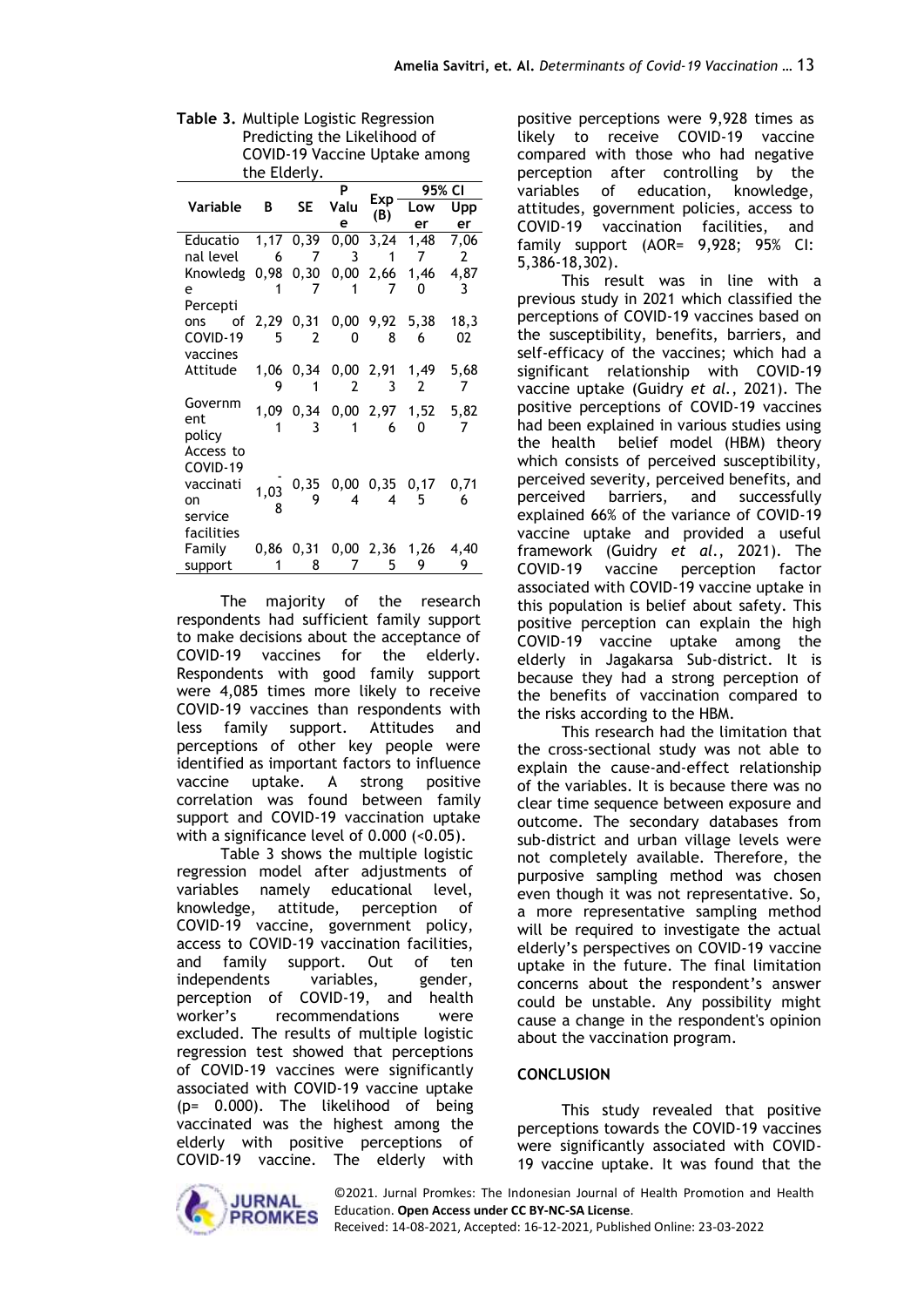#### 14 *Jurnal Promkes: The Indonesian Journal of Health Promotion and Health Education* Vol. 9 No. 1, March 2021, 8-15 *doi: 10.20473/jpk.V9.I1.2021.8-15*

elderly had a high acceptance of the COVID-19 vaccines, although some respondents were still worried about the side effects. As our findings suggest, informing the elderly about forthcoming vaccines helped to build positive perceptions and attitudes towards the vaccination program and the vaccines themselves. In that case, the government should focus on spreading a public policy that is easy-to-understand on the effectiveness, safety, and convenience of receiving the COVID-19 vaccine. Also, it could be supported by Health workers who maintain communication on the benefits related to the COVID-19 vaccination uptake. On the other hand, family could be a source of information that the elderly trusted the most. The COVID-19 vaccination service facilities should be less than thirty minutes from the elderly's residence. Furthermore, mobile vaccination facilities should be widened so it would provide easier access.

# **ACKNOWLEDGEMENT**

The authors would like to express a special thanks of gratitude to the Jagakarsa Sub-district office for supporting data collection which formed the basis of this paper.

# **REFERENCES**

- Bults, M. *et al.* (2020) 'Perceptions and Behavioral Responses of the General Public During the 2009 Influenza A (H1N1) Pandemic: A Systematic Review', *Cambridge University*. doi: 10.1017/dmp.2014.160.
- Cordina, M., Lauri, M. A. and Lauri, J. (2021) 'Attitudes towards COVID-19 vaccination , vaccine hesitancy and intention to take the vaccine', *Pharmacy Practice*. doi:10.18549/P harmPract.2021.1.2317.
- COVID-19 National Task Force (2021) *Pengendalian Covid-19*, *Satuan Tugas Penanganan Covid-19*. Available at: https://covid19.go.id/penanganankesehatan.
- Fink, A. L. and Klein, S. L. (2015) 'Sex and Gender Impact Immune Responses to Vaccines Among the Elderly', *Physiology (Bethesda)*, 6(30), pp. 408–416. Available at: https://www.ncbi.nlm.nih.gov/pmc/ articles/PMC4630198/?report=reader



. French, J. *et al.* (2020) 'Key guidelines in developing a pre-emptive COVID-19 vaccination uptake promotion strategy', *International Journal of Environmental Research and Public Health*, 17(16), pp. 1–14. doi: 10.3390/ijerph17165893.

- Guidry, J. P. D. *et al.* (2021) 'Willingness to get the COVID-19 vaccine with and without emergency use authorization', *American Journal of Infection Control*. Elsevier Inc., 49(2), pp. 137–142. doi: 10.1016/j.ajic.2020.11.018.
- Jagkarsa Sub-district (2021) *Rekapitulasi Hasil Vaksinasi Dinamis Berbasis Wilayah Kecamatan Jagakarsa*.
- KEMENKES (2021) *Vaksinasi COVID-19 Nasional*. Available at: https://vaksin.kemkes.go.id/#/vacci nes.
- KEMENKES (2021) *Vaksinasi Lansia*. Available at: https://www.kemkes.go.id/article/v iew/21022000002/vaksinasi-lansiabegini-pengaturannya.html.
- Kreps, S. *et al.* (2020) 'Factors Associated With US Adults' Likelihood of Accepting COVID-19 Vaccination', *JAMA network open*, 3(10). doi: 10.1001/jamanetworkopen.2020.255 94.
- Lazarus, J. V *et al.* (2021) 'Hesitant or Not ? The Association of Age , Gender and Education with Potential Acceptance of a COVID-19 Vaccine : A Country-level Analysis Hesitant or Not ? The Association of Age , Gender and Education with Potential Acceptance of a COVID-19 Vaccine', *Journal of Health Communication*. Routledge, 25(10). doi: 10.1080/10810730.2020.1868630.
- Malesza, M. and Bozym, M. (2021) 'Factors influencing influenza vaccination uptake in an elderly sample in Poland', *Vaccine*. doi:10.1101/2021.03.21.21254047.
- Malesza, M. and Wittmann, E. (2021) 'Acceptance and Intake of COVID-19 Vaccines among Older Germans', *Journal of Clinical Medicine*, 10(7). doi: 10.3390/jcm10071388.
- Saiful Islam, M. *et al.* (2021) 'Knowledge, attitudes and perceptions towards COVID-19 vaccinations: a crosssectional community survey in Bangladesh', *medRxiv*. doi: